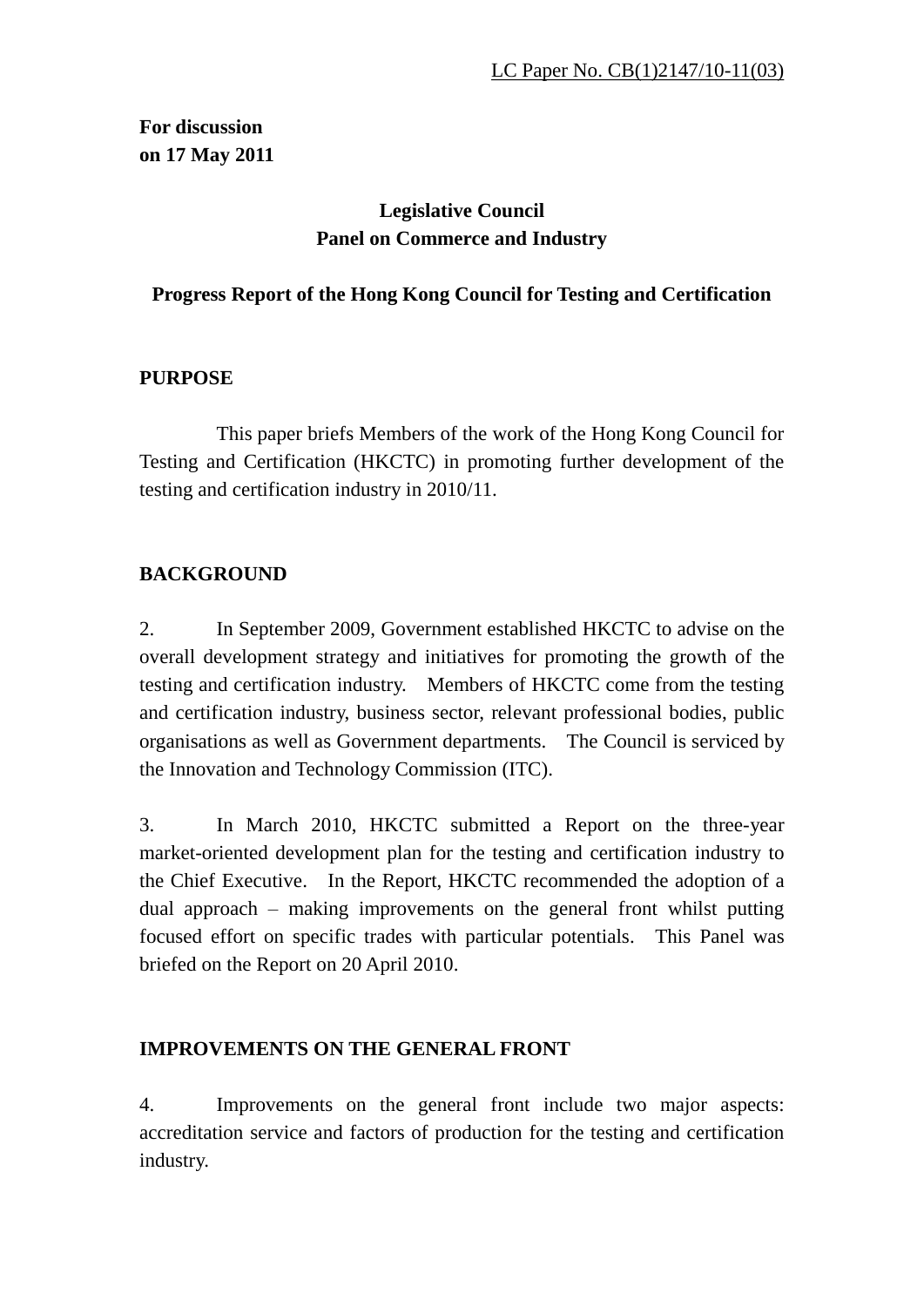## **Accreditation Service**

5. One of Hong Kong's strengths in developing its testing and certification industry is the robust accreditation services provided by ITC's Hong Kong Accreditation Service (HKAS). HKAS's accreditation services are of high standard and have good reputation internationally.

6. Since the release of Report by HKCTC, HKAS has been working closely with stakeholders to deliver more and better accreditation services in response to the industry's needs. The total number of accredited organisations<sup>1</sup> increased from 204 in April 2010 to 216  $(+5.9\%)$  in April 2011. The majority of the new accredited organisations are testing laboratories.

7. HKAS has enhanced its services through recruiting new staff and external assessors, strengthening internal management systems and refining accreditation criteria. It has also launched new accreditation services in different areas, for example:

- (a) identification of Chinese herbal medicines by microscopic examination and physicochemical methods;
- (b) certification of food safety management system to ISO 22000 standard;
- (c) testing of selected products for the China Compulsory Certification (CCC) system; and
- (d) radiation measurement for food and other products.

8. In the coming year, HKAS will explore the launch of new accreditation services, such as:

- (a) authentication of food by species identification using DNA sequences analysis;
- (b) testing for the US Energy Star product certification program;
- (c) certification of occupational health and safety management system to OHSAS 18001 standard; and
- (d) new types of pharmaceutical product testing.

 $\overline{a}$ 

HKAS will continue to monitor closely local and overseas development to see

<sup>1</sup> accredited organisations – refers to testing laboratories, inspection bodies and certification bodies accredited by HKAS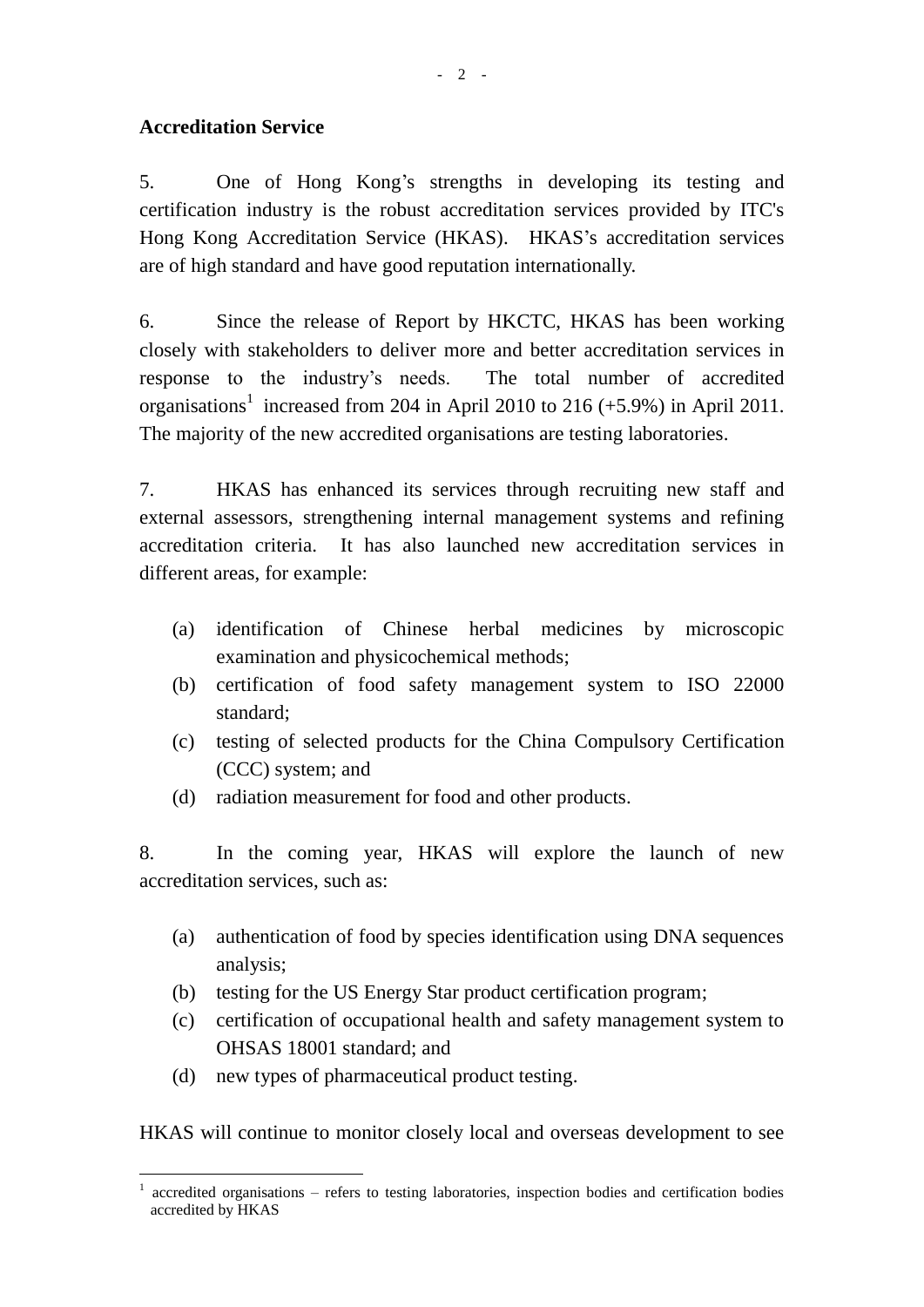if other new types of accreditation are needed.

### **Factors of Production**

9. HKCTC has recommended that Government enhance the competitiveness of the industry through the following four factors of production:

- (a) manpower;
- (b) technology;
- (c) capital; and
- (d) land.

### (a) Manpower

10. The two main target groups of HKCTC's efforts in the manpower aspect are students and practitioners in the industry.

11. For students, to increase their awareness and understanding of the industry so as to assist the industry to attract talents :

- (i) HKCTC had coordinated industry representatives to give eight career talks in six universities (programme and photo of a recent career talk are at *Annex A*). The Vocational Training Council (VTC) is also organising seven career talks in the second semester of 2010/2011 Academic Year for graduating students from full time applied science and engineering courses; and
- (ii) HKCTC wrote to all accredited organisations in January 2011 to invite offers for internship for summer 2011. Around 90 places have been offered so far and they have been sent to universities and VTC for follow up. The number does not reflect all the summer internship opportunities in the industry as some companies already have long-established internship arrangements with universities and VTC. Separately, VTC has organised internship program for about 90 students to accredited laboratories from April 2010 to March 2011. It is now organizing internship for its students from May 2011 to August 2011. Altogether VTC will help about 200 students to gain hands-on experience in the industry.

Annex A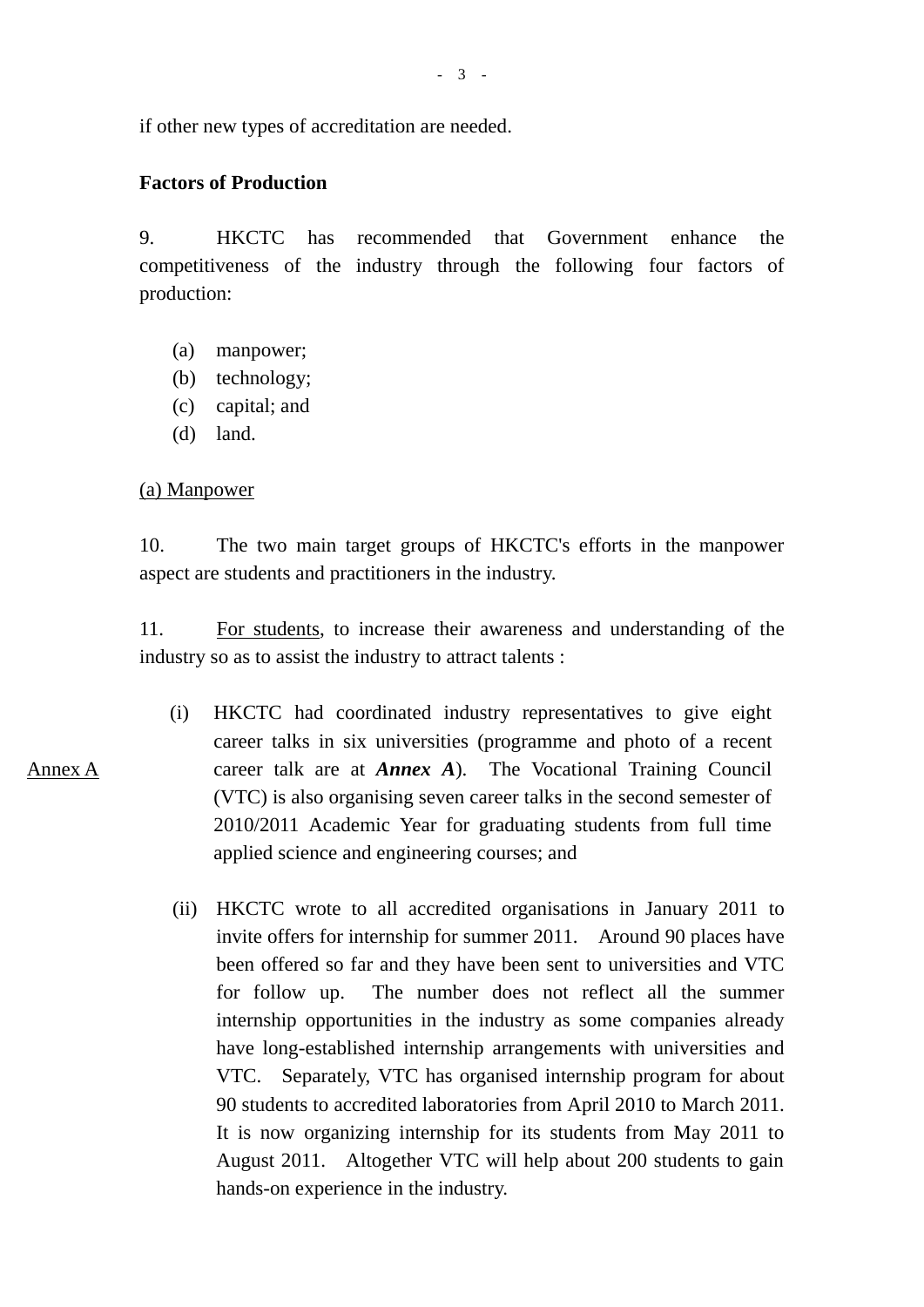12. For practitioners in the industry, to enhance their skills and professionalism:

- (i) HKCTC, HKAS, VTC and Government Laboratory have organised more than 60 technical seminars/workshops/short courses since April 2010 (*Annex B* shows some photos of technical seminars). Local and overseas experts were invited to share latest technical knowledge on a wide range of topics including testing in specific field (e.g. food, electrical products, toys and radiation), accreditation requirements, measurement uncertainty, chemistry metrology, product certification, etc;
	- (ii) the Independent Commission Against Corruption (ICAC) has been invited to speak in several seminars on professional ethics and corruption prevention, as high integrity of practitioners is one of the competitive edges of Hong Kong in developing the testing and certification industry; and
	- (iii) Government provided funding in October 2010 through the SME Development Fund to a trade association for the development of a voluntary professional recognition scheme for the industry. The scheme will be launched in around a year's time. The scheme will further help to promote professionalism for practitioners in the industry.

### (b) Technology

Annex B

13. To encourage wider use of the Innovation and Technology Fund (ITF) to enhance the technical capability of the industry, ITC has taken the following initiatives:

- (i) introduced ITF at three seminars for the industry;
- (ii) introduced ITF through HKAS's newsletter which was distributed to all accredited organisations; and
- (iii) featured testing and certification prominently in the new ITF application form when ITC made improvements to the ITF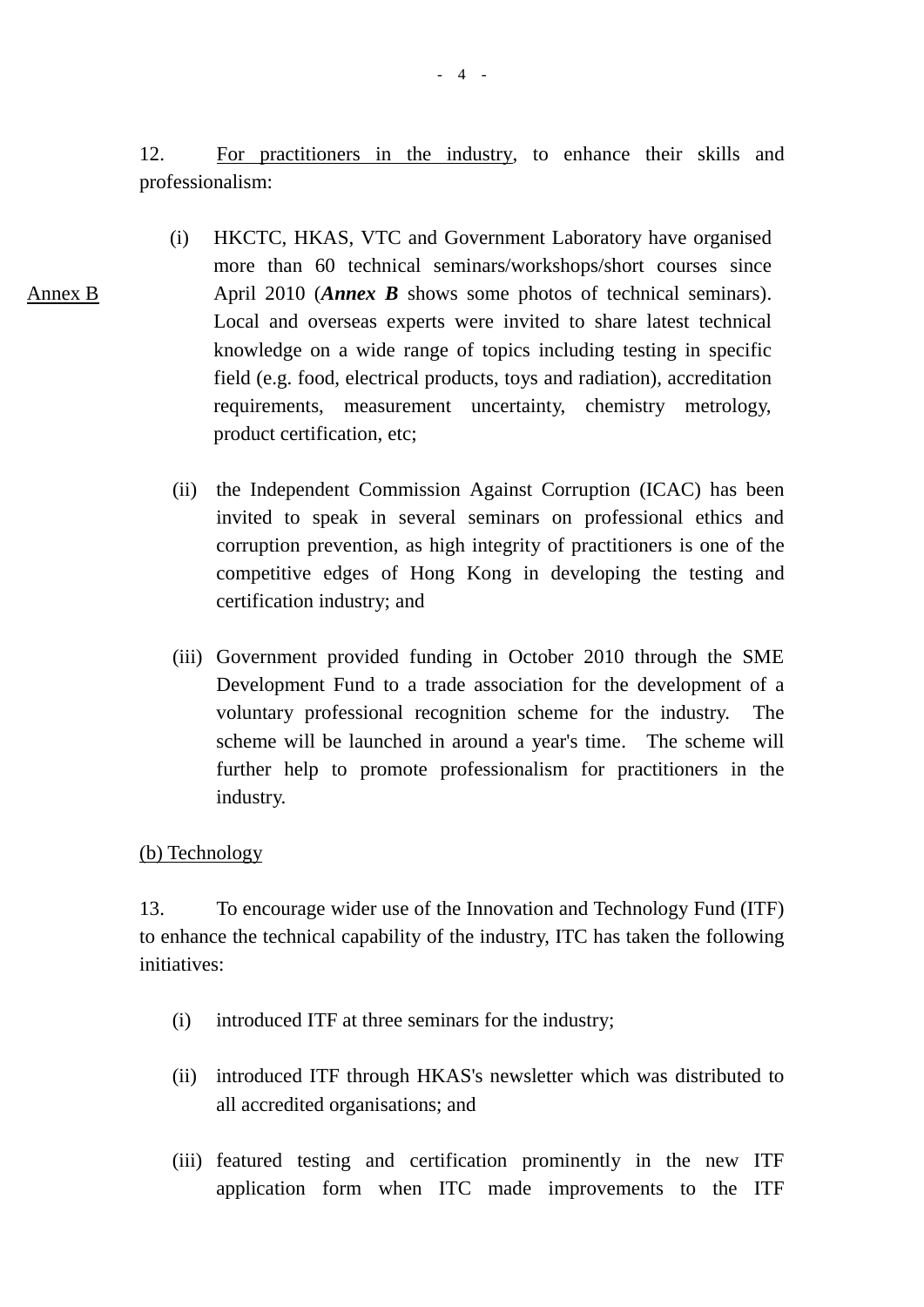## mechanism earlier this year.

14. New international standards may be introduced from time to time. These new standards will be discussed at the relevant technical committees of the standards setting bodies first. To promote knowledge of international standards and to assist the testing and certification industry to keep abreast of the latest development in international standards, ITC invited various stakeholders (including accredited organisations, tertiary education institutes, trade associations, etc.) to take part in the technical committees of the International Organisation for Standardisation (ISO) in 2010.

# (c) Capital

15. In its Report, HKCTC acknowledged that the testing and certification industry generally did not have much difficulty in financing their capital investment. Nevertheless, HKCTC has recommended that Government should step up promotion of the Small Enterprise Research Assistance Programme (SERAP) and shared facilities provided by Hong Kong Productivity Council (HKPC) and the Science Park. SERAP is a technology entrepreneur programme under ITF. Efforts had been stepped up to promote SERAP as detailed in para.13 above.

16. HKPC and the Science Park have been promoting their facilities to the industry through seminars/workshops and promotional articles in HKAS newsletters. HKCTC has also helped HKPC and the Science Park in the promotion, e.g. HKCTC organised a seminar cum facilities tour to HKPC in October 2010 with over 150 participants.

## (d) Land

17. While the stock in industrial and commercial premises in Hong Kong should generally be able to cope with the demand of the testing and certification industry, HKCTC will continue to closely monitor the situation. During the Stage One Public Engagement of the Planning and Engineering Study on Development of Lok Ma Chau Loop, HKCTC received a briefing by the Planning Department and reflected the views of the industry to the Planning Department. In brief, HKCTC members considered that it was too early to forecast the demand for land from the industry at the Lok Ma Chau Loop at this point in time but suggested that testing and certification should be one of the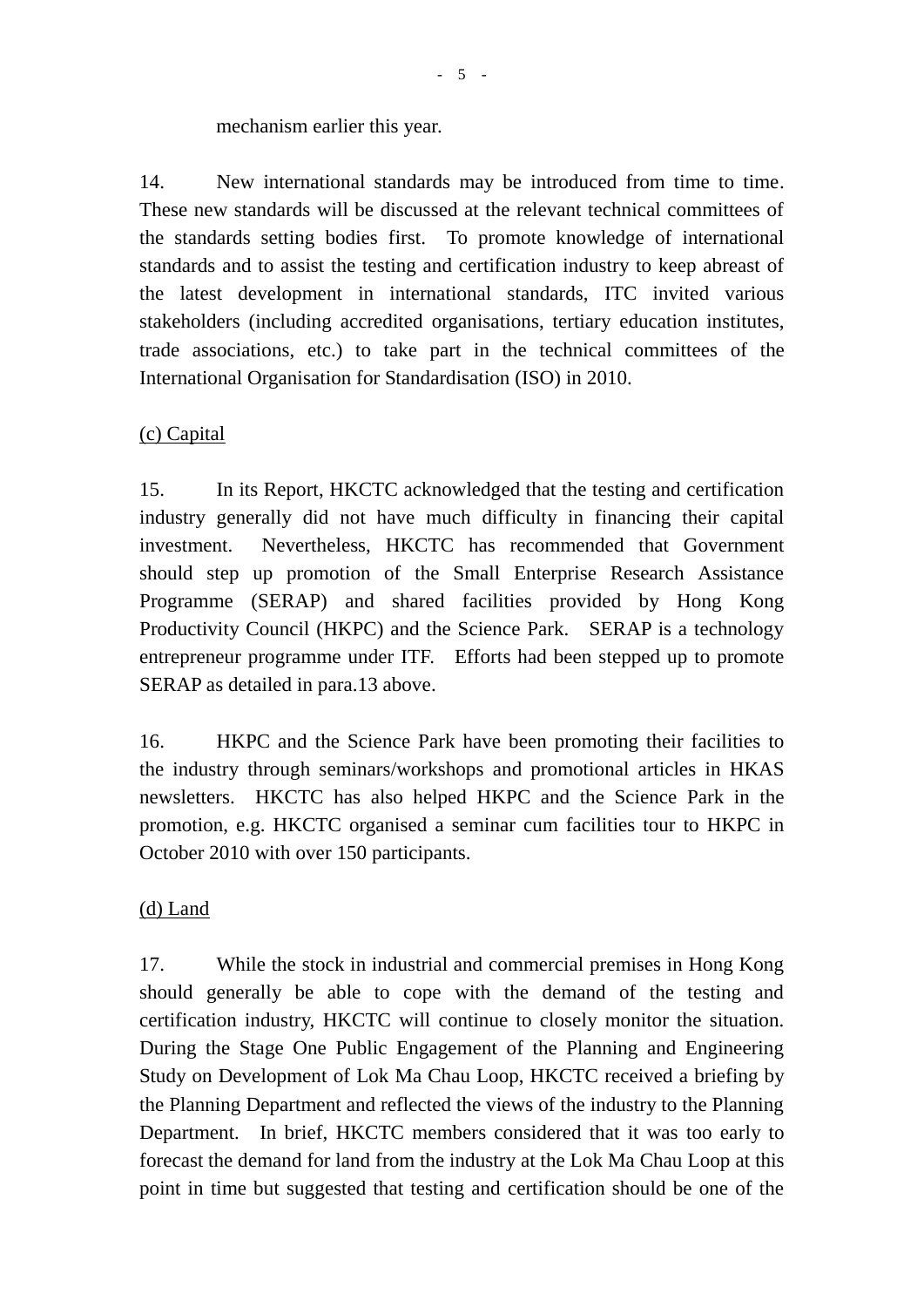permitted land uses.

### **FOCUSED EFFORT ON SPECIFIC TRADES**

18. HKCTC has identified good opportunities to promote the use of testing and certification services in the following four selected trades :

- (a) Chinese medicines;
- (b) construction materials;
- (c) food; and
- (d) jewellery.

Annex C 19. HKCTC has set up a panel for each of the four selected trades, comprising members from the relevant trade, the testing and certification industry, academia, relevant Government departments and public bodies (membership lists are at *Annex C*). These panels provide platforms for stakeholders to develop and promote new testing and certification services in the selected trades.

### (a) Chinese medicines

20. HKCTC's Panel on Promoting Testing and Certification Services in Chinese Medicines Trade (the CM Panel) agreed that there would be potential demand for authentication of Chinese medicines. Testing laboratories may authenticate Chinese herbal medicines by microscopic examination and physicochemical methods in accordance with the Hong Kong Chinese Materia Medica Standards (HKCMMS). At present, HKCMMS covers 60 types of Chinese herbal medicines and will expand to cover about 200 by 2012.

21. As HKAS has launched accreditation service for identification of Chinese herbal medicines by microscopic examination and physicochemical methods (para.7(a) refers), it is necessary to facilitate testing laboratories to obtain accreditation. The CM Panel has decided to take the following initiatives:

(i) coordinate inter-laboratory comparison studies for both microscopic examination and physicochemical methods. Such studies are essential for testing laboratories to demonstrate its technical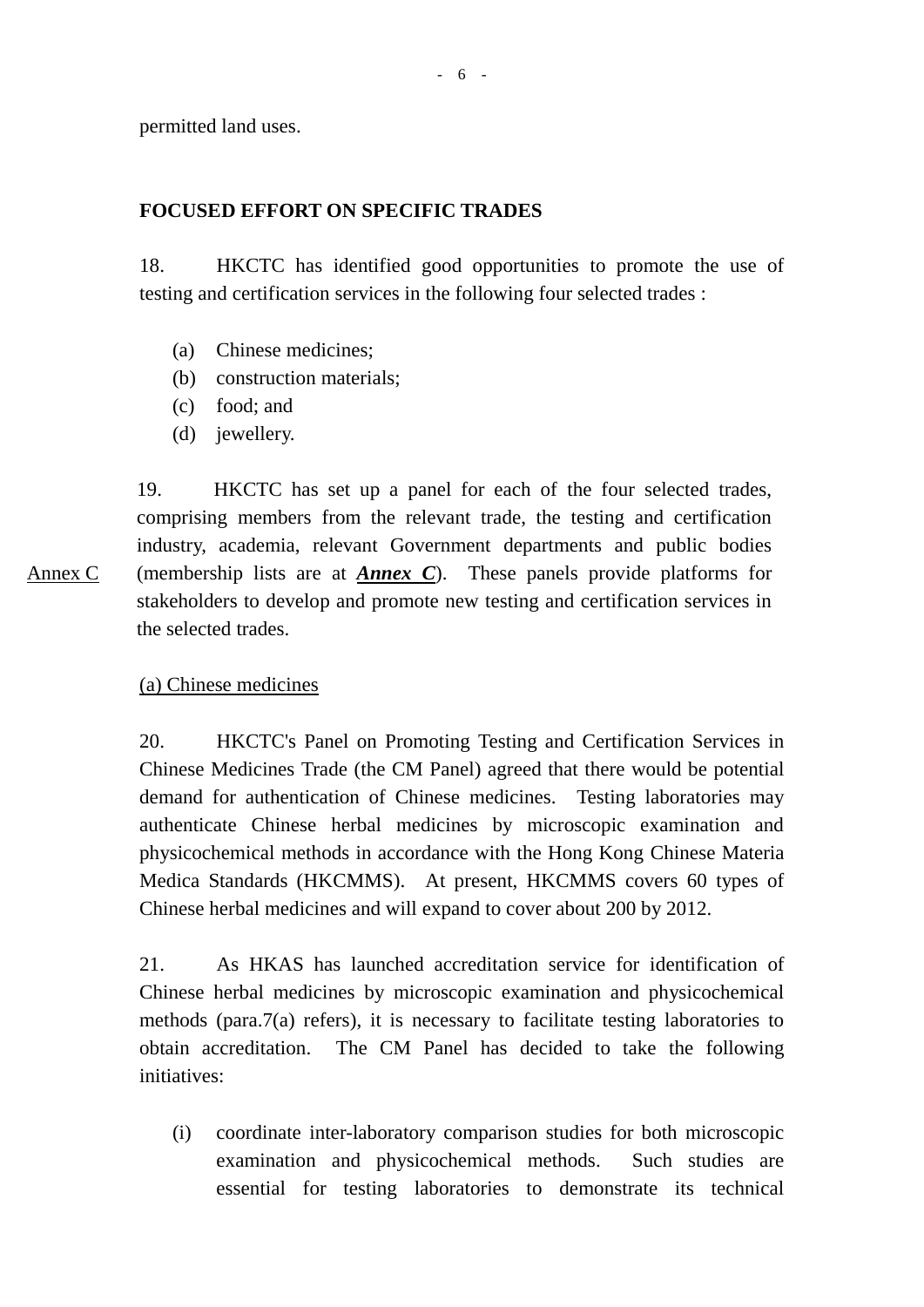# capability when applying for accreditation from HKAS; and

(ii) liaise with local universities on the feasibility of arranging short courses for practitioners working in testing laboratories to equip them with the necessary technical skills, in particular for microscopic examination for which the know-how is not common in the local testing industry presently.

22. The CM Panel will explore other initiatives that, apart from bringing new opportunities to the testing and certification industry, will benefit the Chinese medicines trade and the consumers at larger, such as some forms of product certification scheme. This is complex and the CM Panel has formed an expert group to conduct a more in-depth study.

# (b) Construction materials

23. The major work focus of HKCTC's Panel on Promoting Testing and Certification Services in Construction Materials Trade (the Construction Panel) is on product certification services for construction materials. Product certification for concrete has been introduced for many years to provide for better quality assurance. It is now a standard requirement for Government construction projects because concrete quality relates directly to the safety and durability of buildings and infrastructure.

24. In recent years, certification bodies have introduced product certification services for new types of construction materials. The Housing Authority is now taking the lead in requiring product certification for fire rated doors and panel wall partitions, cement products, ceramic tiles, tile adhesive, repair mortar and aluminum window by phases with a view to upgrading the quality of its buildings and setting an example for the local construction industry. To build on the initiative of the Housing Authority, the Construction Panel has set up a Task Force to work with concerned Government departments and the construction industry to promote wider use of product certification of construction materials in both public and private construction projects.

25. Apart from product certification for the construction materials mentioned above, the Construction Panel is also identifying the needs and priorities for the development of product certification services for new types of construction materials.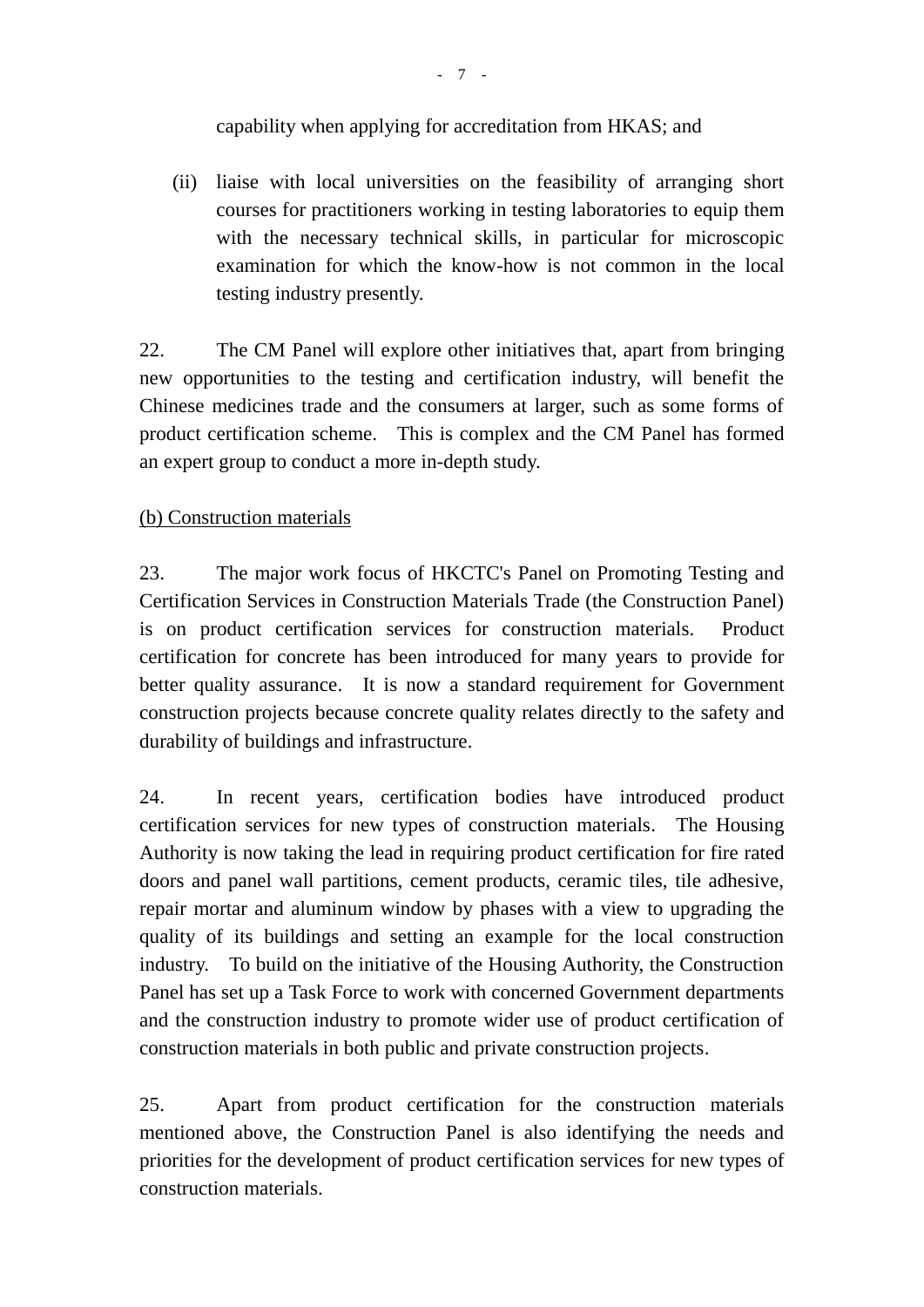(c) Food

26. HKCTC's Panel on Promoting Testing and Certification Services in Food Trade (the Food Panel) has initially identified potential needs for new testing and certification services in two areas:

- (i) certification services for food safety management system HKAS has introduced accreditation service for certification bodies certifying food safety management system to ISO 22000 standard. This will attract more service providers for ISO 22000 certification and enhance competition. Separately, the Food Panel is now exploring the feasibility of introducing an HACCP<sup>2</sup>-based food safety management certification service that will take into account the local situation and would be more easily adopted by small and medium enterprises; and
- (ii) authentication of high-valued food currently authentication of high-valued food is primarily based on examination by experienced persons. There is a growing demand for more objective and scientifically-based tests to increase the confidence in authentication. Advanced analytical methodologies that may be used include DNA sequences analysis, chemical finger-printing, etc. As most of these authentication methods are either not yet available or have not been fully validated for high-valued food, there is a lot of room for further R&D in this area. Recently, a university successfully applied for ITF funding to develop testing methods for authentication of selected high-valued food, e.g. abalone, dried scallop.

27. Apart from the above, the Food Panel will study and provide suggestions to HKAS on whether it should accord priority to develop accreditation service for certification bodies providing organic food certification services.

## (d) Jewellery

 $\overline{a}$ 

28. There are three types of Fei Cui, namely jadeite jade, kosmochlor and omphacite. The local jewellery trade developed standard testing methods for

<sup>2</sup> HACCP – the Hazard Analysis Critical Control Point System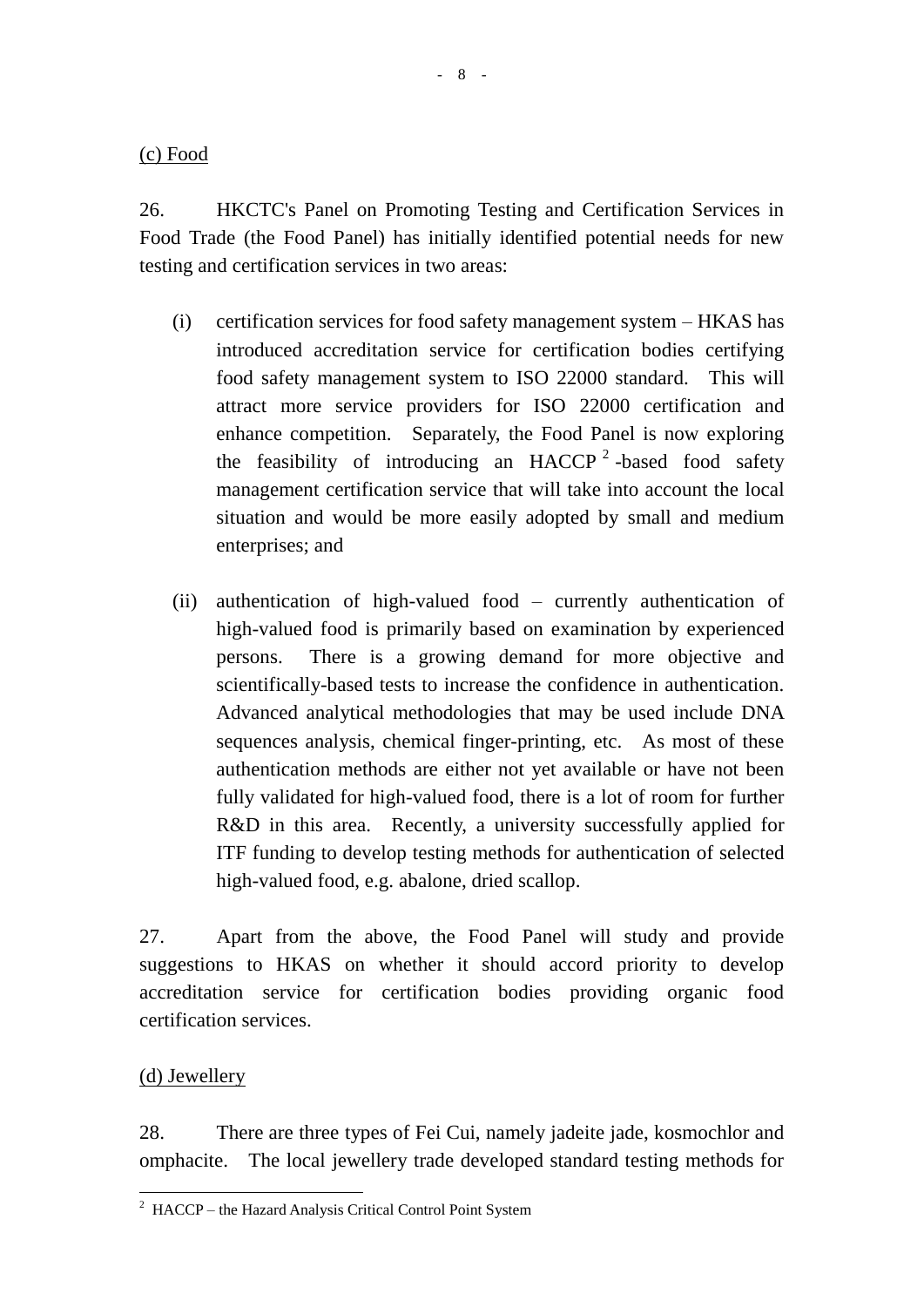jadeite jade in 2004. The availability of standard testing methods has resulted in improvements to the business of jadeite jade. HKCTC's Panel on Promoting Testing and Certification Services in Jewellery Trade (the Jewellery Panel) has identified a demand for the development of standard testing methods for kosmochlor and omphacite, the other two types of Fei Cui. HKCTC has sponsored a reputable professional association in the jewellery trade to develop a consolidated set of standard testing methods and arrangement of technical workshops for practitioners. The project is targeted for completion in late 2012. This initiative is strongly supported by the Customs and Excise Department.

29. Apart from Fei Cui, the Jewellery Panel will look into whether there is strong potential demand for development of new testing services (e.g. testing of pearls) in Hong Kong.

30. The Jewellery Panel has formulated a plan to step up the promotion of Hong Kong's existing accredited testing services for jadeite jade and diamond, including :

- (i) production of pamphlets for distribution to retail shops through trade associations and at entry points in Hong Kong for visitors; and
- (ii) production of stickers for distribution to retail shops through trade associations. The stickers are for retail shops to indicate that they could arrange for the issue of testing reports from accredited laboratories.

The Jewellery Panel is now working on the designs of pamphlets and stickers and plans to launch the initiative in a few months' time.

# **SEEKING WIDER RECOGNITION OF HONG KONG'S ASSESSMENT RESULTS**

## **Overseas Market**

31. Through its active participation in international organizations for accreditation, HKAS has so far concluded multilateral mutual recognition arrangements (MMRAs) with over 75 accreditation bodies in about 60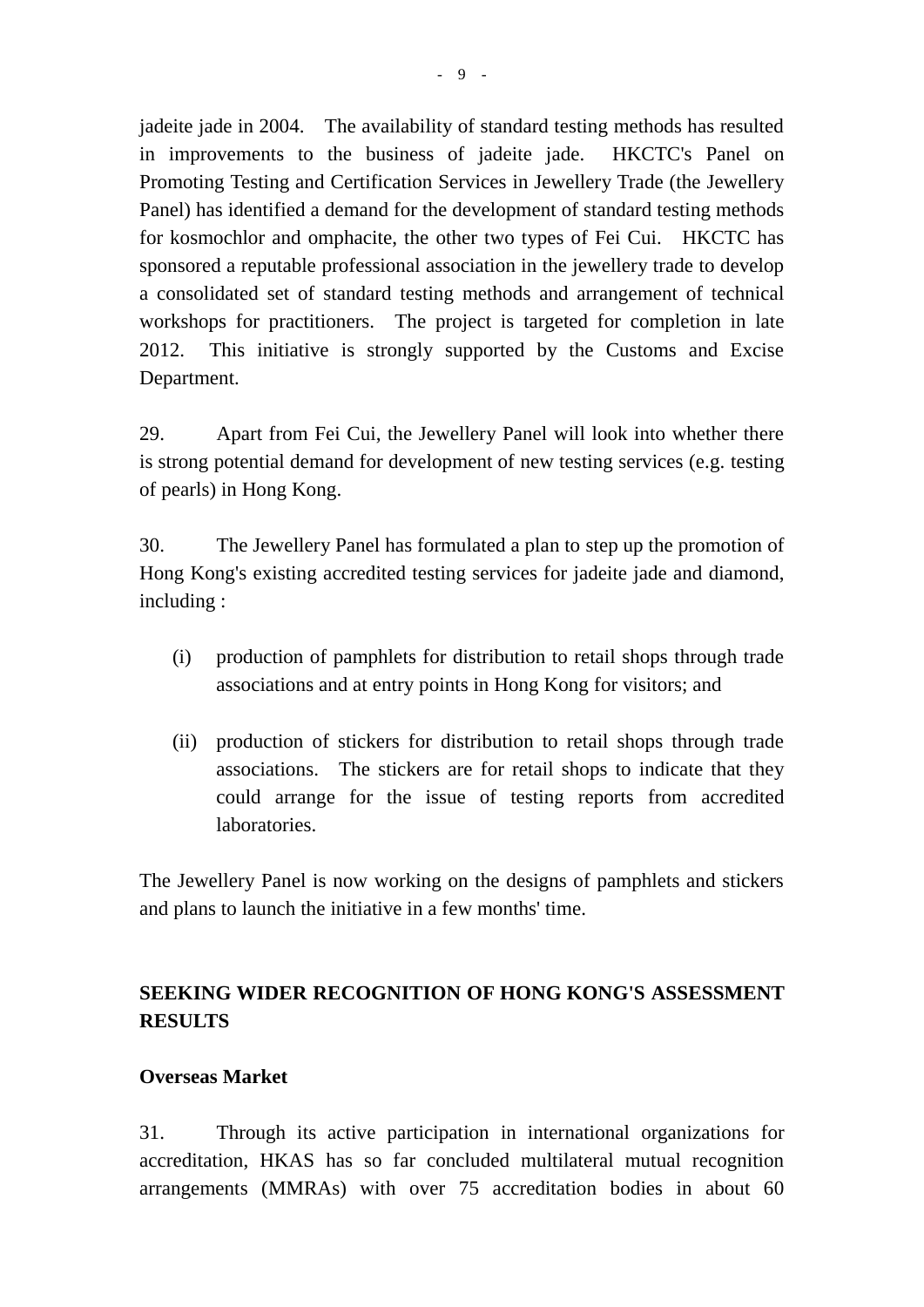economies. It is now seeking extension of its MMRAs to cover environmental management system certification and product certification.

## **Mainland Market**

32. Under the Supplement VII to the Mainland and Hong Kong Closer Economic Partnership Arrangement (CEPA) signed in May 2010, testing laboratories in Hong Kong are allowed for the first time to co-operate with designated Mainland organisations in testing products for the China Compulsory Certification (CCC) System on a pilot basis, for selected products processed in Hong Kong. These testing laboratories have to be accredited by the HKAS as capable of performing tests for the relevant products.

33. Implementation details of the CEPA measures were announced in January 2011 and have been uploaded to the websites of HKCTC and HKAS. Four types of products processed in Hong Kong are included in the pilot:

- (a) toy;
- (b) switches, protective devices and connection devices for electrical installations;
- (c) information technology equipment; and
- (d) lighting apparatus.

34. Since Hong Kong is not a nation, it cannot join international multilateral systems on mutual recognition of testing and certification that are open to national member bodies. With Supplement VII to CEPA, Hong Kong's testing laboratories can apply to the Certification and Accreditation Administration of the People's Republic of China (CNCA) to join multilateral systems on mutual recognition in which CNCA is a national member body.

35. HKCTC co-organised with HKAS and the Trade and Industry Department a seminar on "Business Opportunities for Testing and Certification in the Mainland of China" on 28 February 2011. Mainland officials were invited to brief the industry on the implementation details of CEPA measures. The seminar was well received with about 220 participants.

36. The new measures under CEPA are a good start and have responded to the demand of the industry. They will provide Hong Kong's testing laboratories with more opportunities to provide testing services in the Mainland,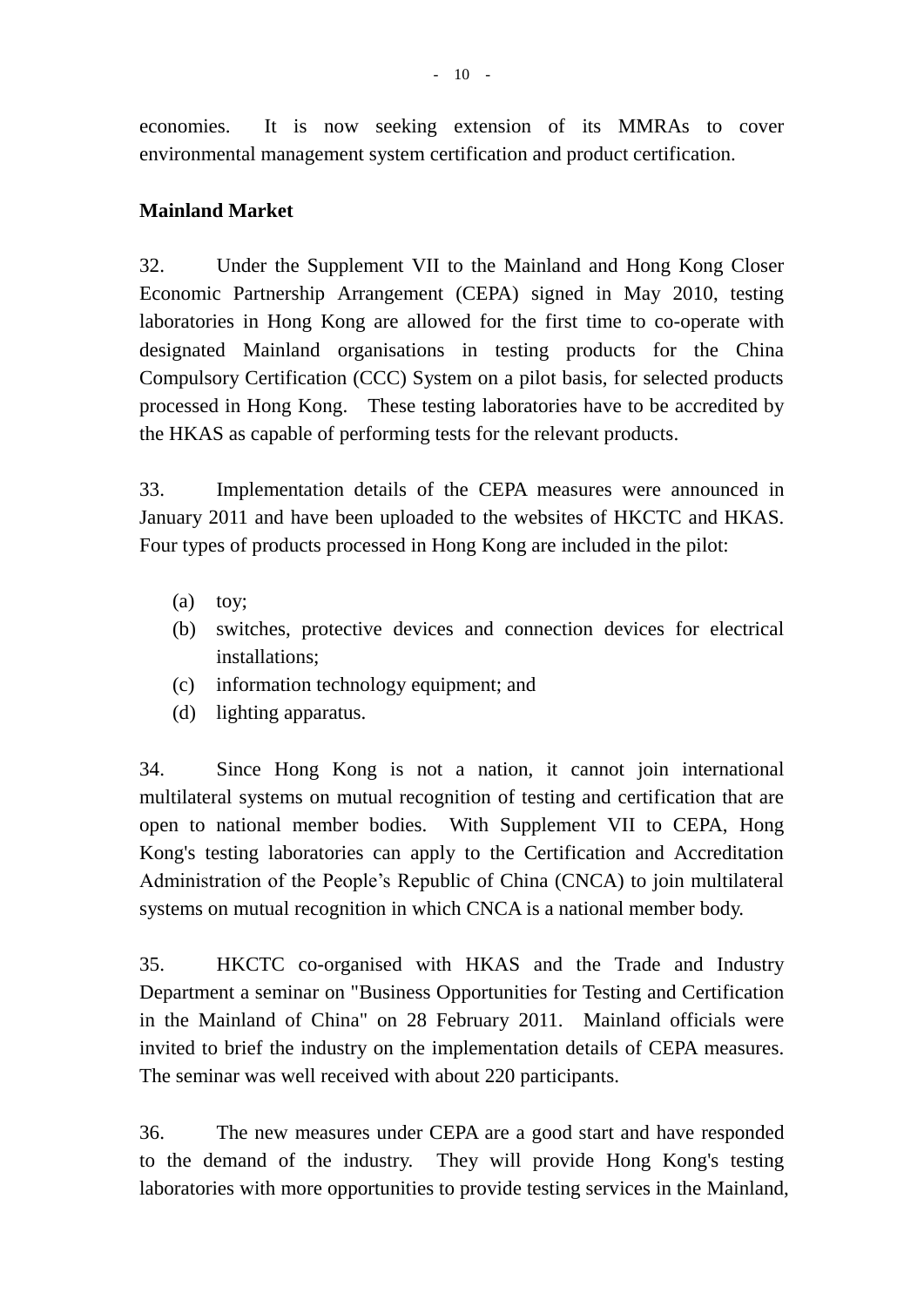thus promoting trade between the two places.

## **PROMOTION**

### **Promotion of Hong Kong's Testing and Certification Services**

37. HKCTC, HKAS and the Hong Kong Trade Development Council (HKTDC) have formulated an extensive programme to promote the branding of "Tested in Hong Kong, Certified in Hong Kong" to potential service users both locally and outside Hong Kong through HKTDC's platforms.

Annex D, E 38. With the assistance of HKTDC, HKCTC and HKAS set up promotional booths in local trade fairs and promotional panels in the Hong Kong Pavilion organised by HKTDC in trade fairs outside Hong Kong. A list of trade fairs participated and photos showing a promotional booth are *at Annex D*. Advertisements (sample at *Annex E*) to promote Hong Kong's testing and certification services are placed in catalogues of local trade fairs. Moreover, HKCTC is now producing a promotional video for use at trade fairs.

> 39. HKTDC has also organised seminars to promote Hong Kong's testing and certification services at selected trade fairs. Where appropriate, meetings with overseas journalists have also been arranged with representatives from HKCTC and/or HKAS during trade fairs. HKTDC also invites industry players to participate and promote their services at HKTDC's outbound missions.

### **ADVICE SOUGHT**

40. Government will continue to work closely with HKCTC on the promotion of the testing and certification industry in Hong Kong. Members' views will be most welcomed.

Innovation and Technology Commission May 2011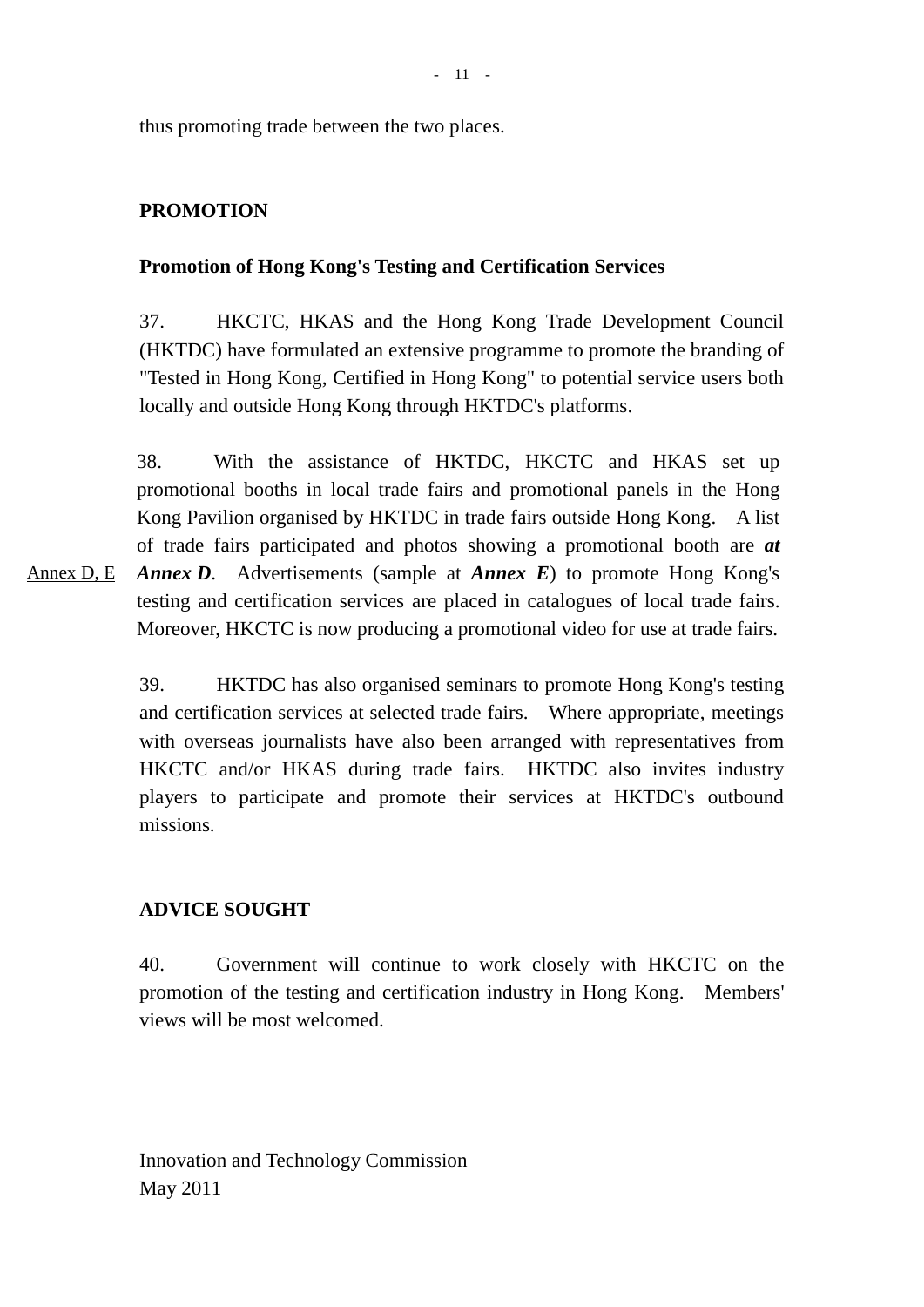#### **Annex A**

#### **Progamme and Photo of a Recent Career Talk**



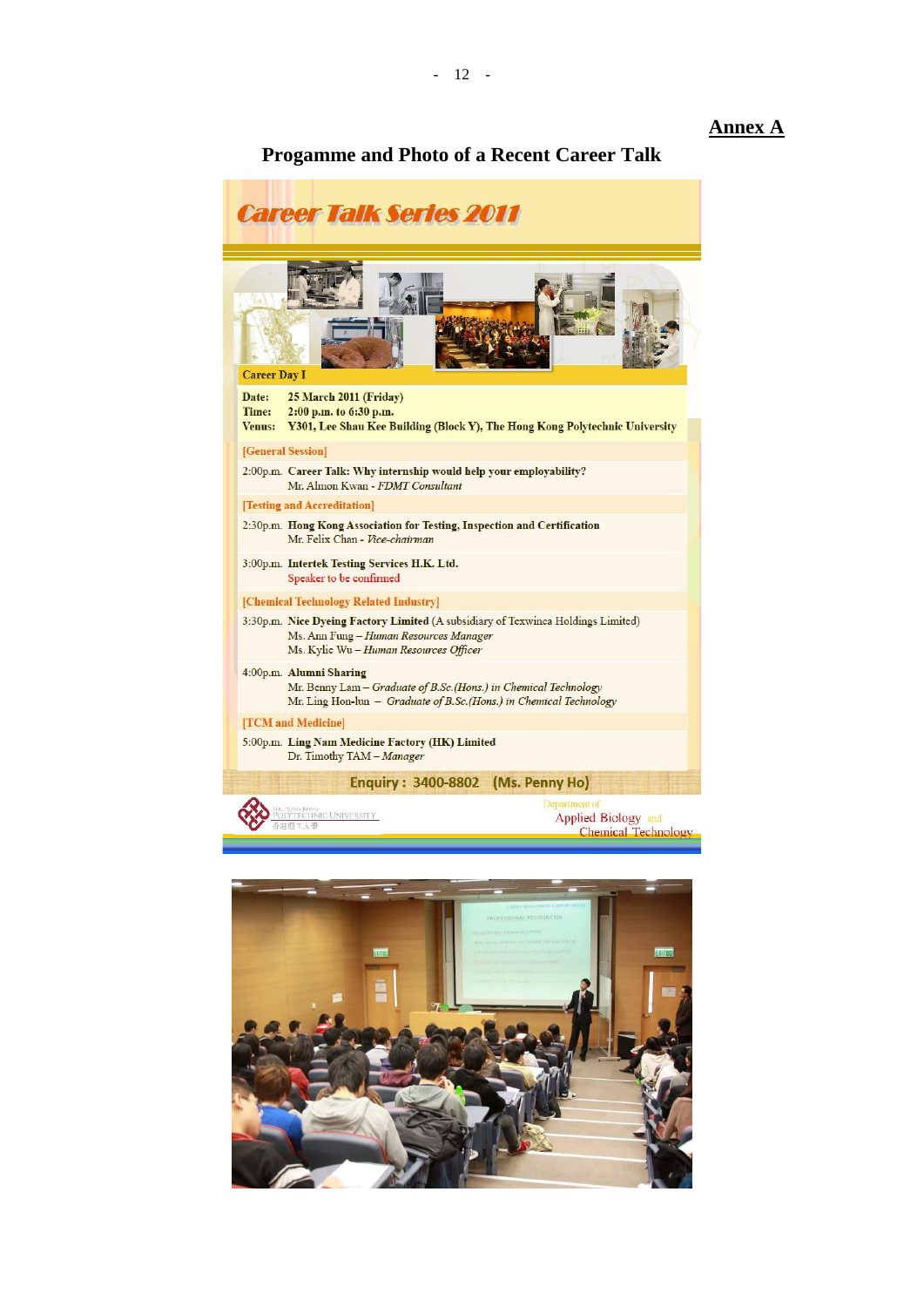# **Annex B**

# **Technical Seminars**

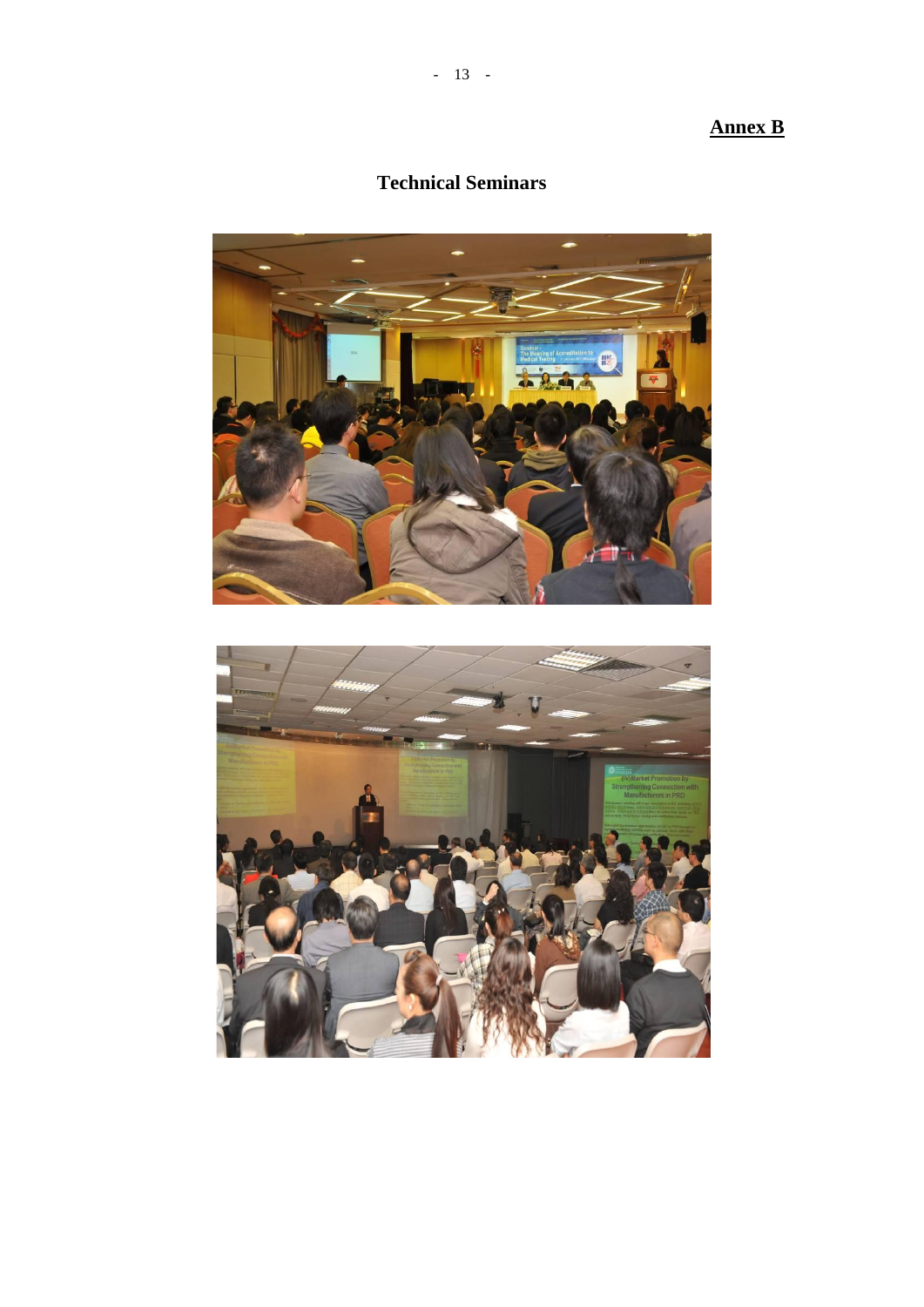# **Annex C**

# **Membership List of HKCTC's Panels**

# **(a) Panel on Promoting Testing and Certification Services in Chinese Medicines Trade**

# **Convener**

Dr. Lai Fook-ming, Lawrence, BBS, JP

### **Members**

| (i) Chinese Medicine Trade                          |                                               |
|-----------------------------------------------------|-----------------------------------------------|
| Mr. Li Ying-sang, Tommy,                            | Hong Kong Chinese Medicine Industry           |
| BBS, MH, JP                                         | Association                                   |
| Mr. Tsang Chiu-hing                                 | <b>Chinese Medicine Merchants Association</b> |
| Dr. Albert Wong                                     | Modernized Chinese Medicine Industry          |
|                                                     | Association                                   |
| Mr. Wong Cho-hang, Stanley                          | Hong Kong Chinese Prepared Medicine           |
|                                                     | <b>Traders Association</b>                    |
| Ms. Alice Wong                                      | Eu Yan Sang (Hong Kong) Limited               |
| (ii) Academics                                      |                                               |
| Prof. Chau Foo-tim                                  | Hong Kong Polytechnic University              |
| Prof. C T Che                                       | Chinese University of Hong Kong               |
| Prof. Karl W K Tsim                                 | Hong Kong University of Science and           |
|                                                     | Technology                                    |
| Prof. Zhao Zhong-zhen                               | Hong Kong Baptist University                  |
| (iii) Testing and Certification Industry            |                                               |
| Mr. Tony Chan                                       | <b>SGS Hong Kong</b>                          |
| Ms. Anne Chuah                                      | Hong Kong Standards and Testing Centre        |
| (v) Government Departments and Public Organisations |                                               |
| Mr. Dominic Lam                                     | Hong Kong Council for Testing and             |
|                                                     | Certification                                 |
| Mr. Joseph Lau, BBS, JP                             | Hong Kong Council for Testing and             |
|                                                     | Certification                                 |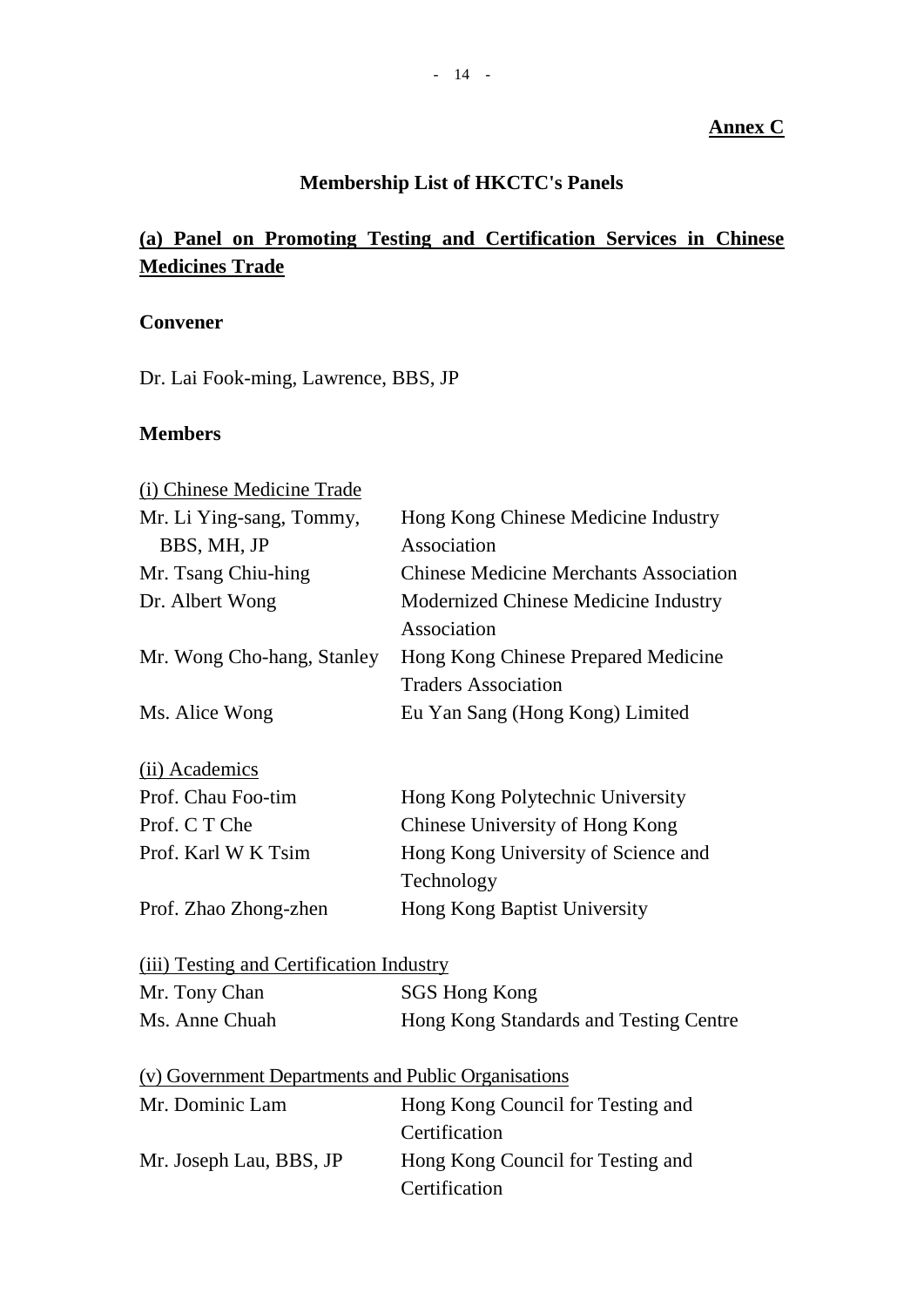Secretary-General, Hong Kong Council for Testing and Certification Representative of Department of Health Representative of Government Laboratory Representative of Hospital Authority Representative of Hong Kong Productivity Council Representative of Hong Kong Trade Development Council

# **(b) Panel on Promoting Testing and Certification Services in Construction Materials Trade**

### **Convener**

Mr. Lee Shing-see, GBS, OBE, JP

### **Members**

| (i) Construction Materials Trade |                                             |
|----------------------------------|---------------------------------------------|
| Mr. Samson Ho                    | Hong Kong Fire Protection Association       |
| Mr. Martin Tam                   | Group 2 (Building Materials) of Federation  |
|                                  | of Hong Kong Industries;                    |
|                                  | <b>Industrial Committee (Building</b>       |
|                                  | Construction) of the Chinese Manufacturers' |
|                                  | Association of Hong Kong (CMA)              |
| Mr. Joseph Tsieh                 | Hong Kong Marble and Granite Merchants      |
|                                  | Association                                 |
| Mr. Edward Pong, BBS, JP         | Shiu Wing Steel Ltd                         |

(ii) Professionals/Contractors/Users

| Mr. Conrad Wong, JP      | Hong Kong Construction Association      |
|--------------------------|-----------------------------------------|
| Mr. Artur Au Yeung       | Wong & Ouyang (HK) Ltd                  |
| Mr. Vincent Cheung       | <b>Maeda Corporation</b>                |
| Mr. Joseph Chow, OBE, JP | Joseph Chow and Partners Ltd            |
| Mr. Chow Ying-shun       | Ex-Project Manager, Highways Department |
| Mr. Albert Lai           | <b>MTR Corporation Ltd</b>              |
| Mr. Derrick Pang         | Chun Wo Construction $&$ Engineering    |
|                          | Company Ltd                             |
|                          |                                         |

| (iii) Academics   |       |
|-------------------|-------|
| Prof. Albert Kwan | Unive |

Prsity of Hong Kong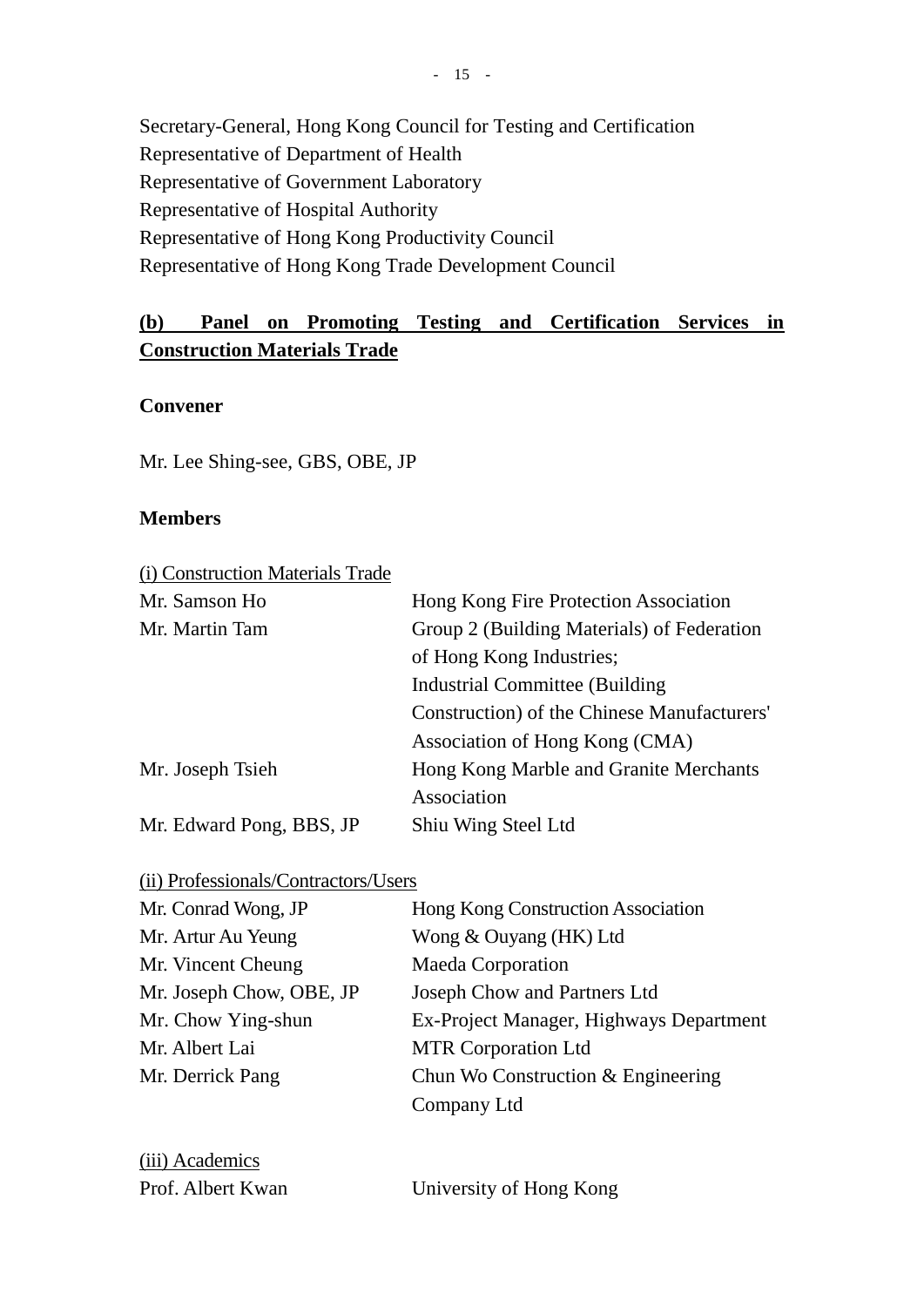| Dr. Tommy Lo       | City University of Hong Kong     |
|--------------------|----------------------------------|
| Prof. Poon Chi-sun | Hong Kong Polytechnic University |

(iv) Testing and Certification industry

| Mr. Felix Chan   | Fugro Testing Services Ltd.              |
|------------------|------------------------------------------|
| Mr. Willie Leung | PROVA Inspection & Testing Co. (HK) Ltd. |
| Mr. Coleman Tse  | Hong Kong Quality Assurance Agency       |

(v) Government Departments and Public Organisations

Mr. Michael Lee Hong Kong Council for Testing and Certification Secretary-General, Hong Kong Council for Testing and Certification Representative of Development Bureau Representative of Architectural Services Department Representative of Buildings Department Representative of Housing Department Representative of Hong Kong Productivity Council Representative of Hong Kong Trade Development Council Representative of Vocational Training Council

# **(c) Panel on Promoting Testing and Certification Services in Food Trade**

### **Convener**

Mr. Gregory Leung, SBS

### **Members**

| (i) Food trade            |                                       |
|---------------------------|---------------------------------------|
| Mr. Wong Ka-wo, Simon, JP | Food Council                          |
| Mr. Wong Kit-lung, Simon  | The Institution of Dinning Art and LH |
|                           | Group                                 |
| Mr. Ken Chung             | DCH Logistics Co. Ltd.                |
| Dr. Allen Ho              | The Dairy Farm Group                  |
| Mr. Richard Poon          | On Kee Dry Seafood Co. Ltd            |
| Mr. Edmond Wu             | Calbee Four Seas Co. Ltd              |
|                           |                                       |
| (ii) Academics            |                                       |
| Prof. Ma Ching-yung       | University of Hong Kong               |
| Prof. Jonathan Wong       | Hong Kong Baptist University          |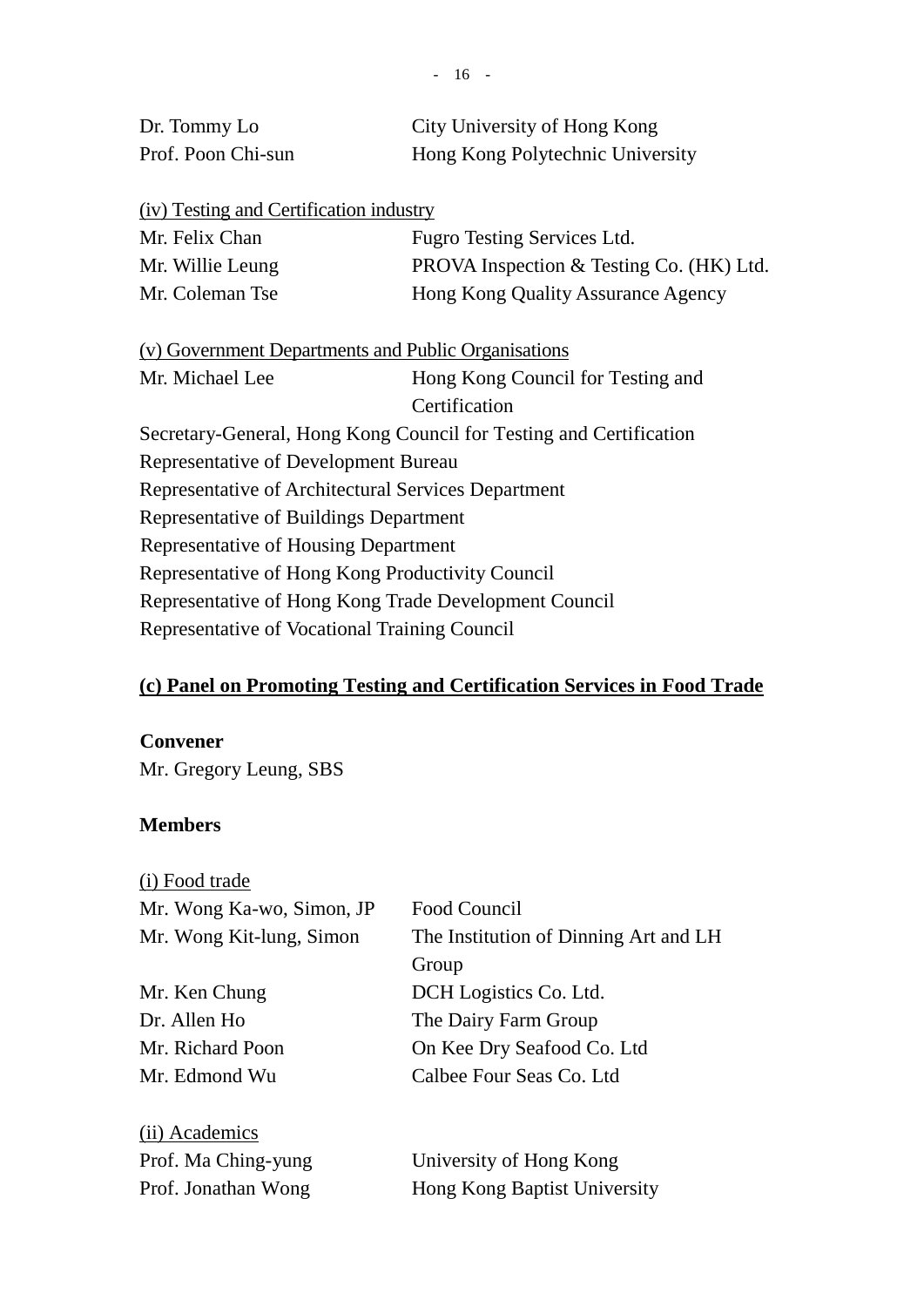| Prof. Wong Wing-tak                                         | Hong Kong Polytechnic University                  |  |
|-------------------------------------------------------------|---------------------------------------------------|--|
| (iii) Testing and certification industry                    |                                                   |  |
| Mr. Chapman Chan                                            | <b>CMA</b> Testing and Certification Laboratories |  |
| Mr. Andy Ko                                                 | China Dragon Inspection & Certification           |  |
|                                                             | (HK) Ltd.                                         |  |
| Dr. Terence Lau                                             | Hai Kang Life Corporation Ltd.                    |  |
|                                                             |                                                   |  |
| (v) Government Departments and Public Organisations         |                                                   |  |
| Mr. Richard Fung                                            | Hong Kong Coucnil for Testing and                 |  |
|                                                             | Certification (HKCTC)                             |  |
| Prof. Kwan Hoi-shan, JP                                     | <b>HKCTC</b>                                      |  |
| Dr. Michael Lam                                             | <b>HKCTC</b>                                      |  |
| Mr. Joseph Lau, BBS, JP                                     | <b>HKCTC</b>                                      |  |
| Mr. Spencer Yeung                                           | <b>HKCTC</b>                                      |  |
| Secretary-General, HKCTC                                    |                                                   |  |
| Representative of Food and Environmental Hygiene Department |                                                   |  |
| Representative of Government Laboratory                     |                                                   |  |
| Representative of Hong Kong Consumer Council                |                                                   |  |
| Representative of Hong Kong Productivity Council            |                                                   |  |
| Representative of Vegetable Marketing Organisation          |                                                   |  |

# **(d) Panel on Promoting Testing and Certification Services in Jewellery Trade**

# **Convener**

Mr. Alan Wong

# **Members**

| (i) Jewellery Trade |                                              |
|---------------------|----------------------------------------------|
| Ms. Catherine Chan  | Hong Kong Jewellery & Jade Manufacturers     |
|                     | Association                                  |
| Mr. Leung Sik-wah   | Hong Kong Jewellers' & Goldsmiths'           |
|                     | Association                                  |
| Mr. Lawrence Ma     | Diamond Federation of Hong Kong, China       |
| Mr. Aaron Shum      | Hong Kong Jewelry Manufacturers' Association |
|                     |                                              |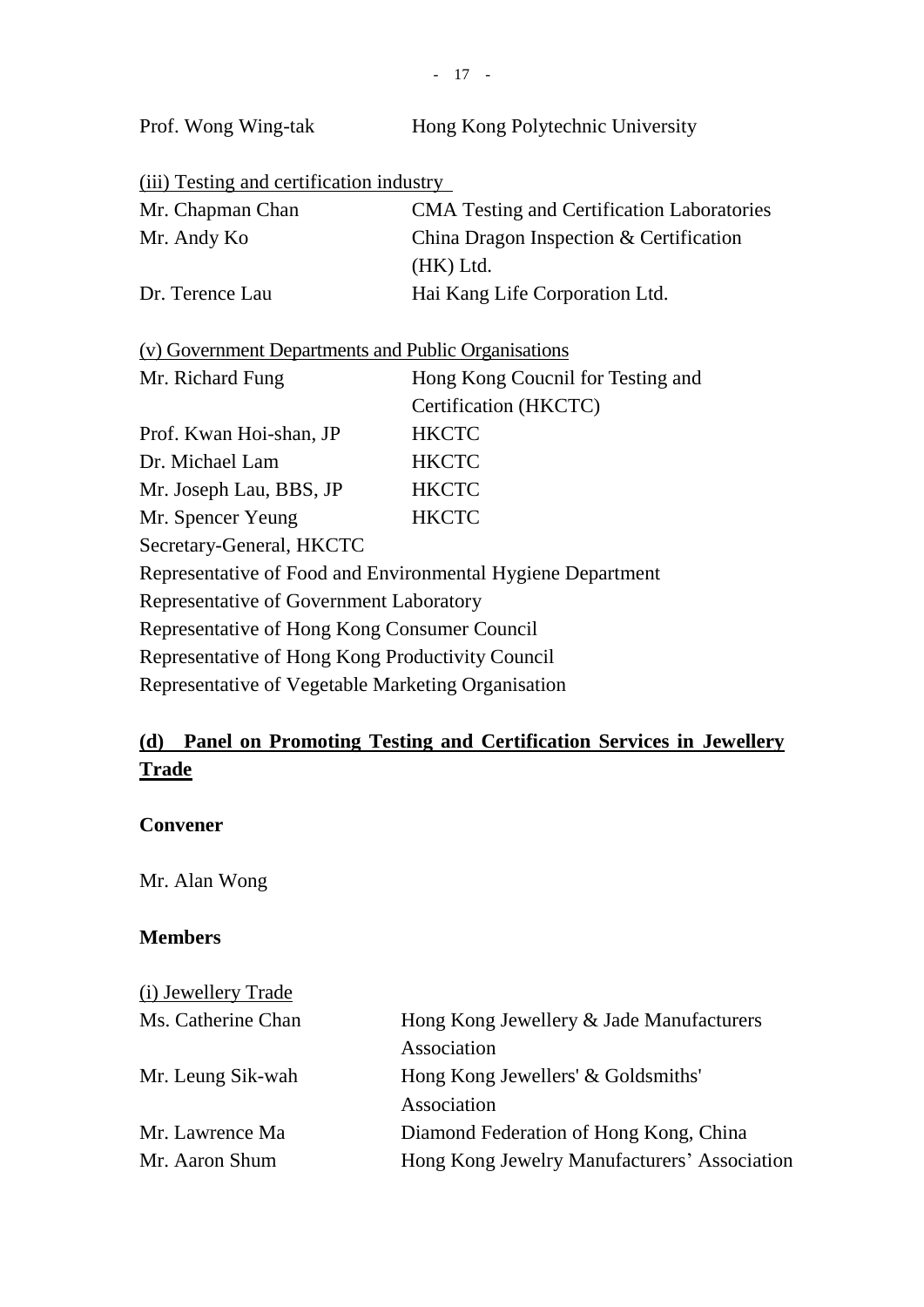(ii) Academics and Professional Bodies

| Mr. Louis Lo         | Gemmological Association of Hong Kong |
|----------------------|---------------------------------------|
| Ms. Stella Lee       | Gemological Institute of America      |
| Prof. Yau Oliver H M | City University of Hong Kong          |

(iii) Testing and Certification Industry

| Ms. Joanne Chan | Hong Kong Jade & Stone Laboratory |
|-----------------|-----------------------------------|
| Mr. Tommy Tsui  | China Gems Laboratory             |
| Ms. Esther Yip  | NGTC (HK) Ltd                     |

(iv) Public Organisations

Mr. Raymond Sit Travel Industry Council of Hong Kong

Representative of Hong Kong Consumer Council

Representative of Hong Kong Productivity Council

Representative of Hong Kong Trade Development Council

Representative of Vocational Training Council

Secretary-General, Hong Kong Council for Testing and Certification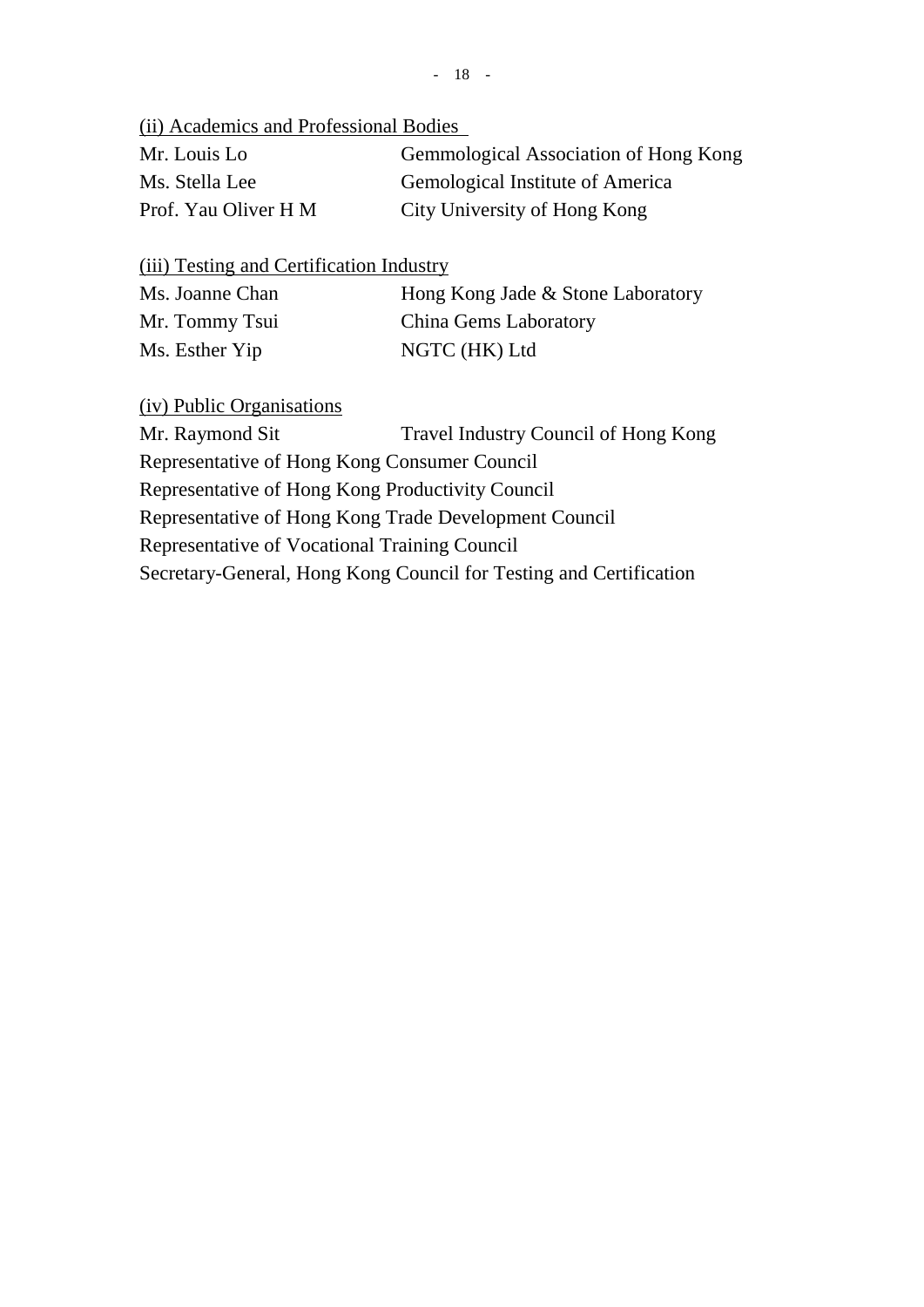## **Trade Fairs**

- HKCTC and HKAS set up promotional booths in local trade fairs and promotional panels in Hong Kong Pavilion organised by HKTDC in trade fairs outside Hong Kong. Trade fairs participated included:
	- (a) Hong Kong International Building and Decoration Materials & Hardware Fair
	- (b) China Hi-Tech Fair (Shenzhen)
	- (c) World SME Expo (Hong Kong)
	- (d) International Consumer Electronics Show (Las Vegas)
	- (e) Hong Kong Toys & Games Fair
	- (f) Hong Kong Fashion Week for Fall/Winter
	- (g) Spielwarenmesse International Toy Fair (Nurnberg)
	- (h) Hong Kong International Jewellery Show
	- (i) Hong Kong Electronics Fair Spring Edition
	- (j) Hong Kong International Lighting Fair Spring Edition
	- (k) Hong Kong International Textile Fair
	- (l) Hong Kong Houseware Fair
- Major local trade fairs planned to join in 2011 at the moment include:
	- (a) SmartHK (May in Guangzhou)
	- (b) HKTDC Summer Sourcing Show for Gift, Houseware & Toys (Jul)
	- (c) Hong Kong Fashion Week for Spring/Summer (Jul)
	- (d) HKTDC Food Expo (Aug)
	- (e) International Conference & Exhibition of the Modernization of Chinese Medicine & Health Products (Aug in Hong Kong)
	- (f) Hong Kong Electronics Fair Autumn Edition (Oct)
	- (g) Hong Kong International Lighting Fair Autumn Edition (Oct)
	- (h) Eco Expo Asia (Oct)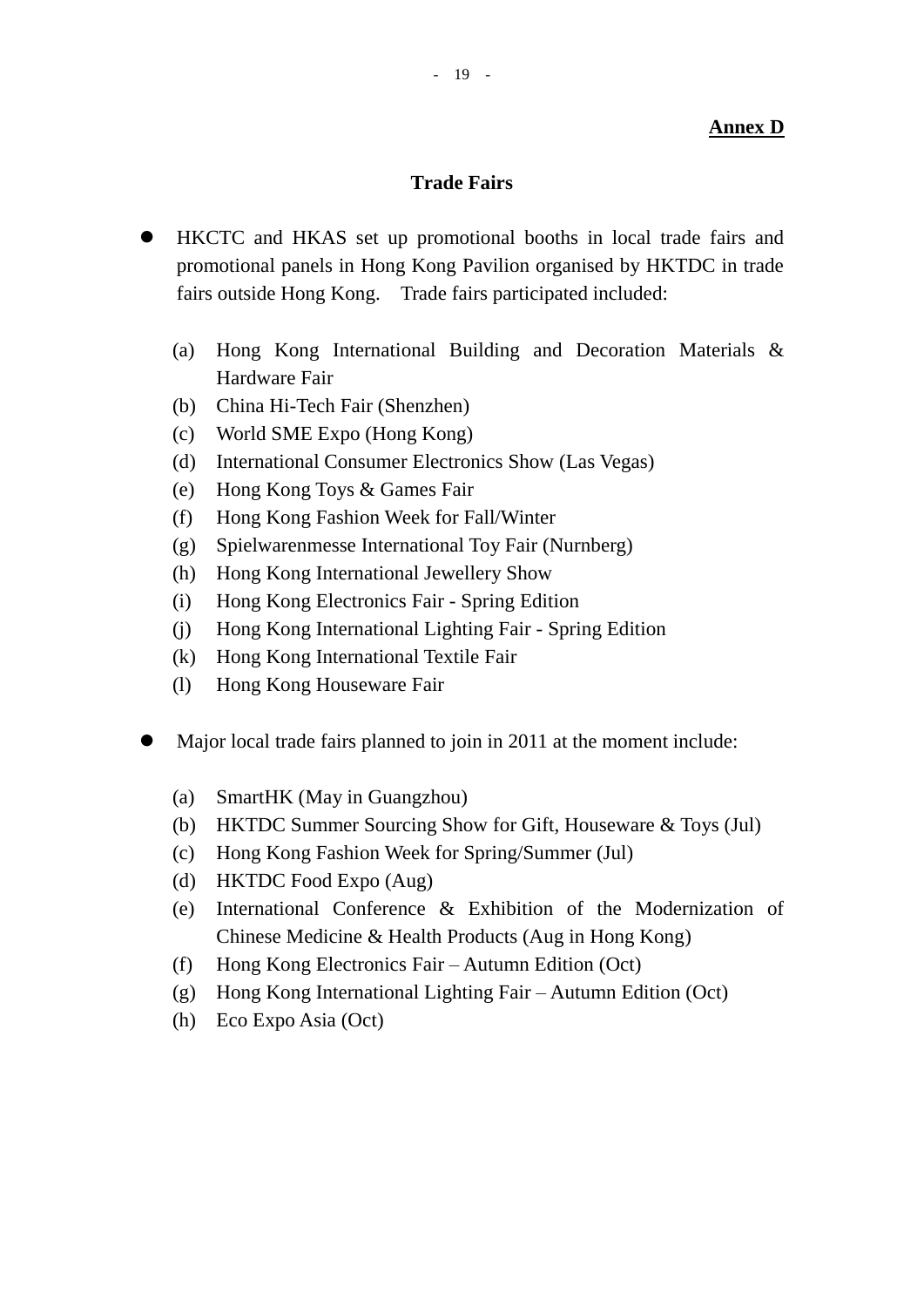

An example of promotional booth at trade fairs: